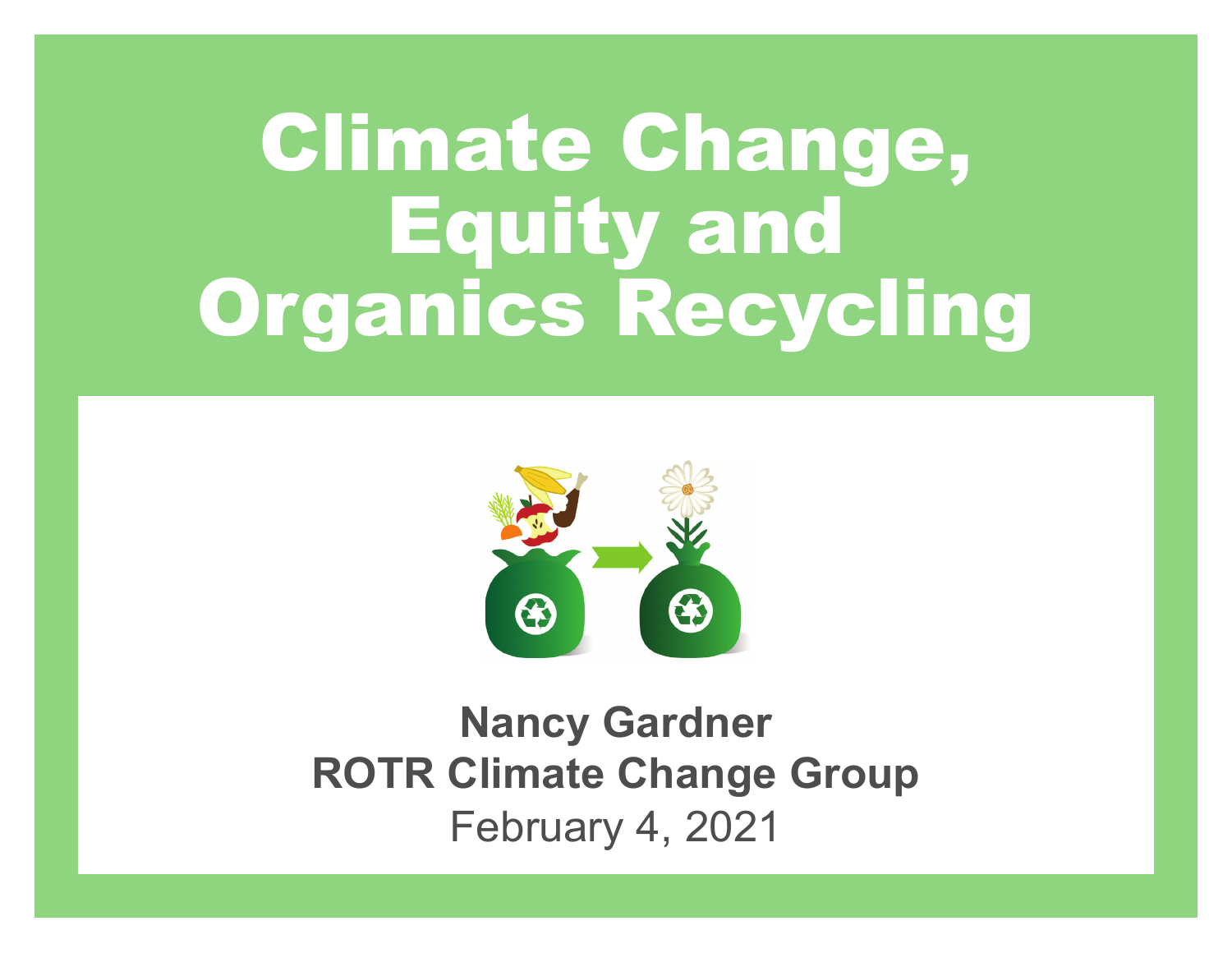#### **The Capital Investment Committee has Three Priorities:**

- Economic Recovery
- **Equity**
- Climate Change

## **Testimony Summary from Climate Change Experts:**

- **MN** will see more extreme rains, warmer temperatures, violent storms and changes to our ecology resulting in billions of dollars in damages.
- All leaders must become proactive vs reactive.
- Build mitigation into every initiative.
- Work harder to achieve existing climate goals.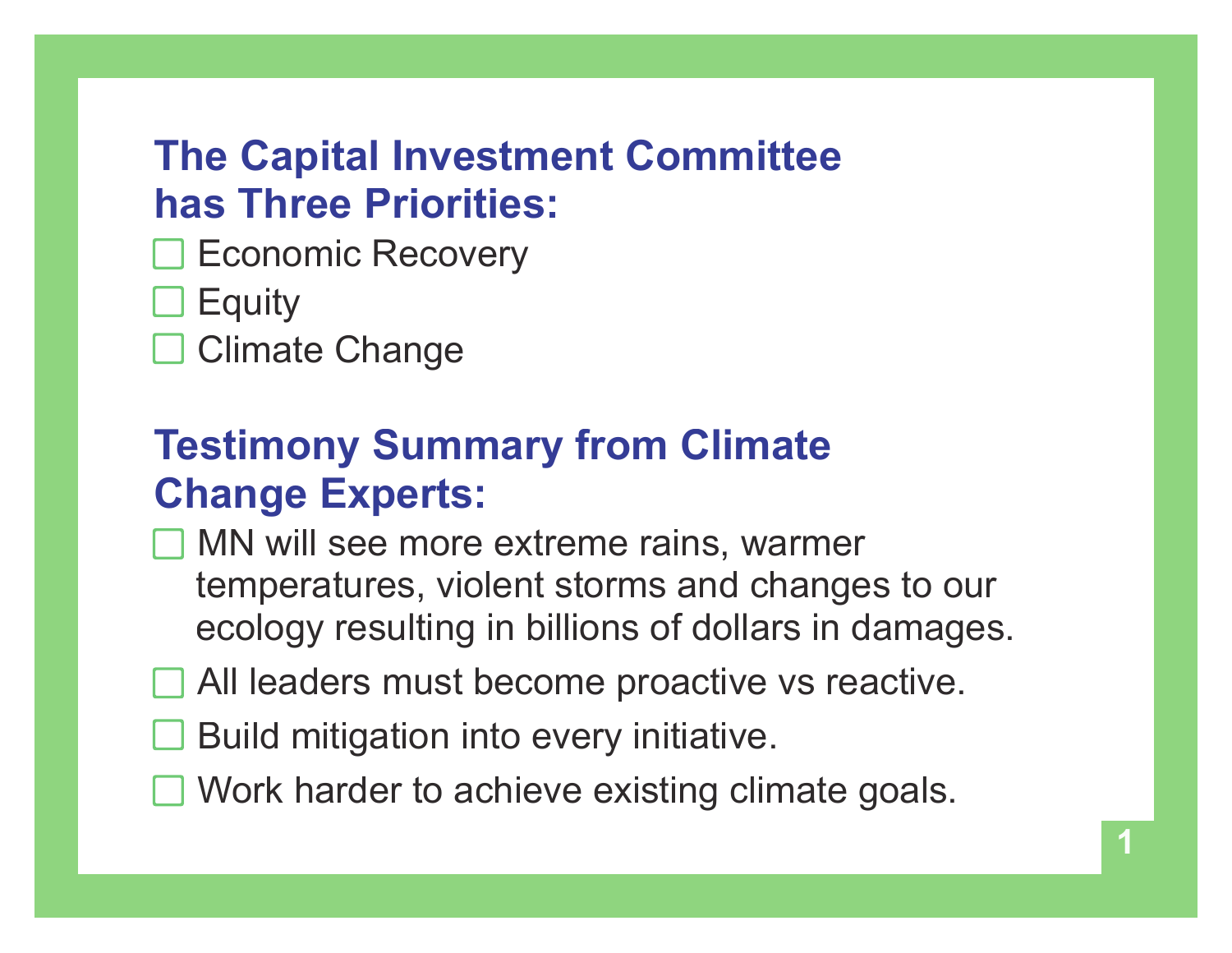**The MN Legislature has much work to do on many issues. We support all state-wide and local funding for organics recycling because organics recycling "checks all the boxes." Here's how:**

#### **Economic Recovery**

- Funding organics recycling programs and facilities creates new green jobs.
- Matching federal dollars could help pay for new programs.
- The Legacy Fund can be tapped as well.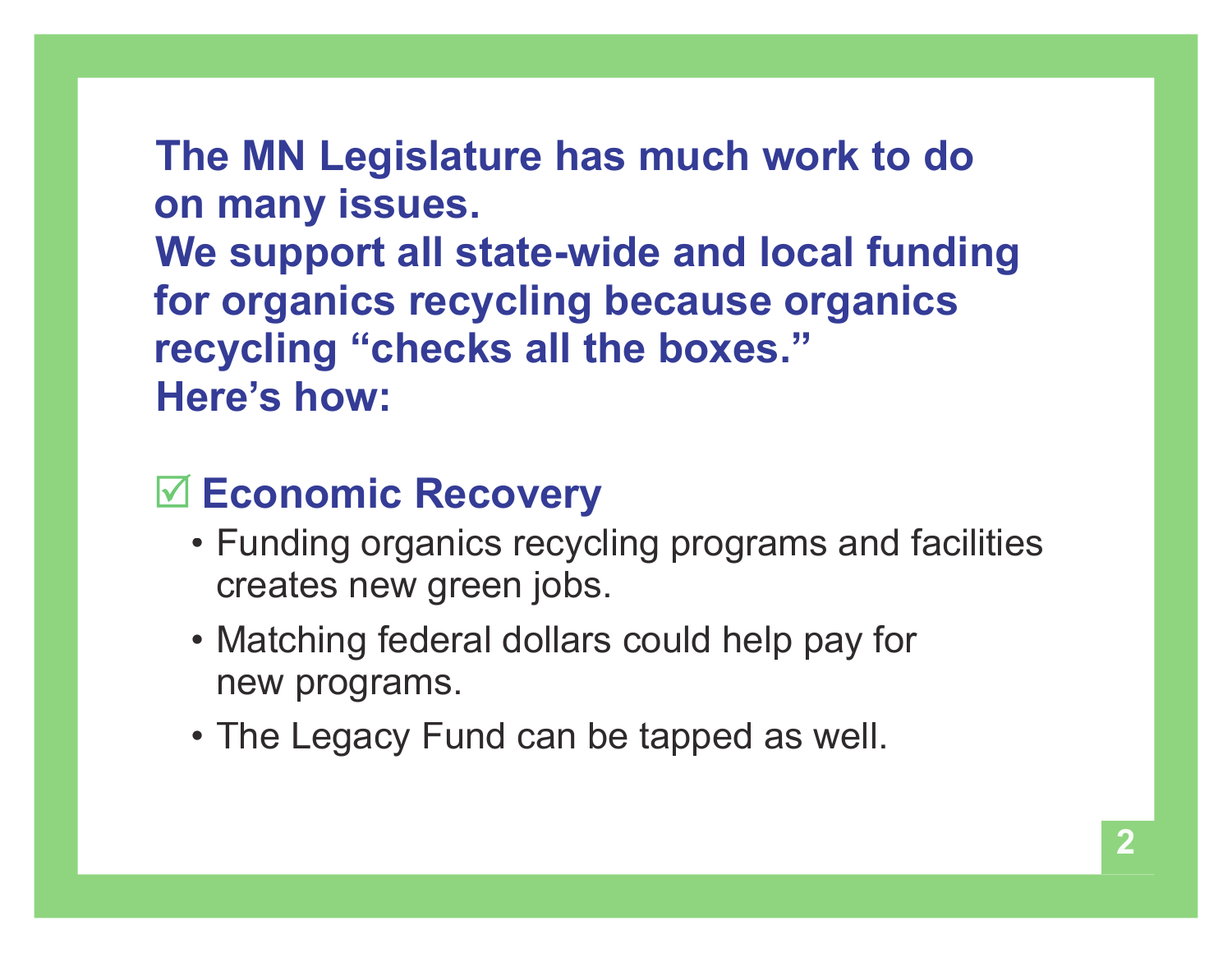## **Equity**

- From the Sierra Club: the garbage burned at the Hennepin Energy Recovery Center on the border of North Minneapolis, contributes to an unhealthy environment for low-income people of color.
- Historically redlined neighborhood have higher temperatures than other neighborhoods. Planting trees, adding compost to seedlings and boulevards helps reduce the temperatures in urban heat islands.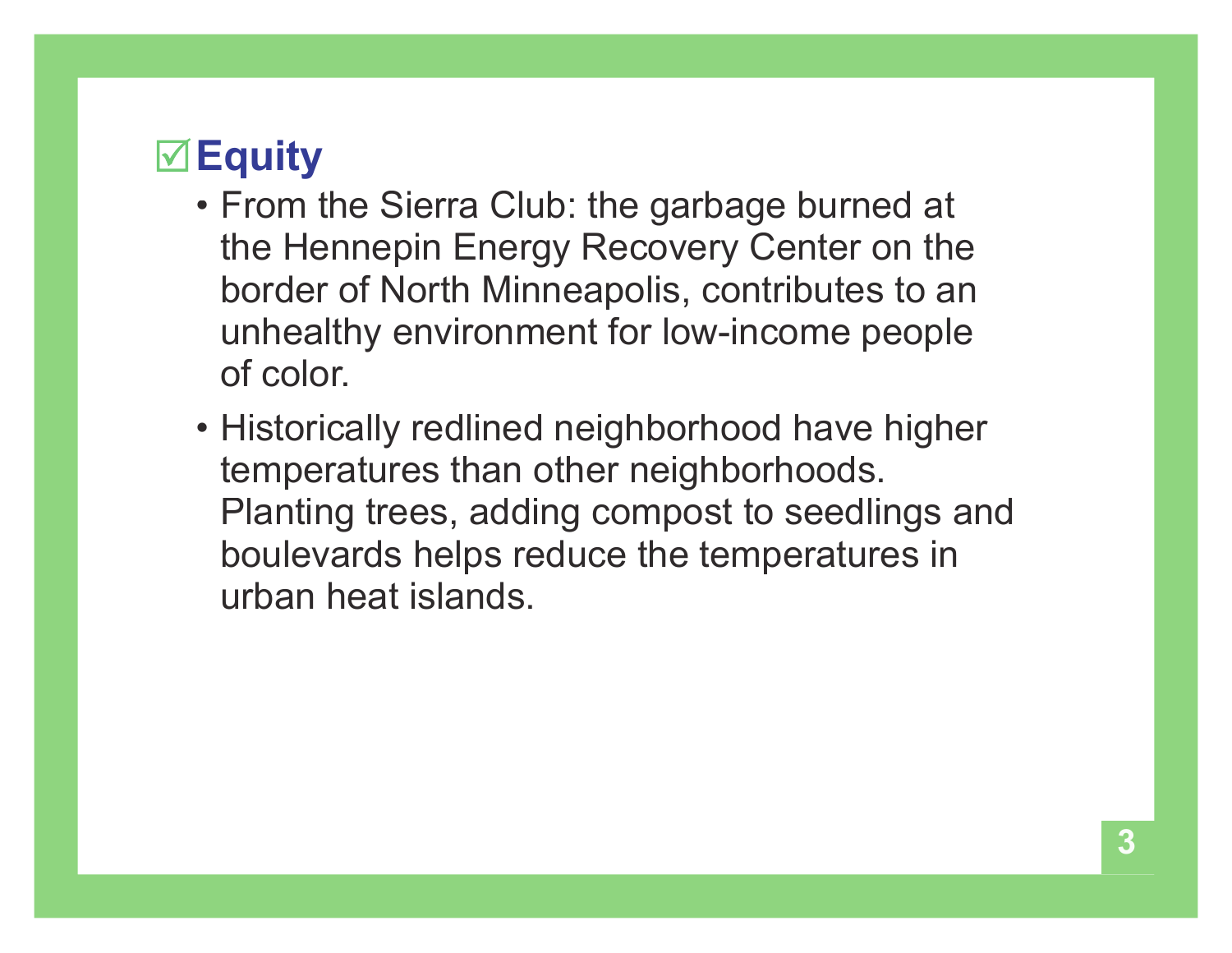#### **Climate Change**

- Recycling organic waste will keep over 30% of the waste we generate out of landfills, burning facilities and our water sources.
- In landfills, 18% of methane pollution comes from food scraps.
- Waste sent down garbage disposals corrodes pipes and adds to municipal water treatment costs.

## **Extreme Climate Events**

 • Compost can be used to absorb heavy rains, protect municipal and raodway plantings from excessive heat, prevent soil erosion and help retain water.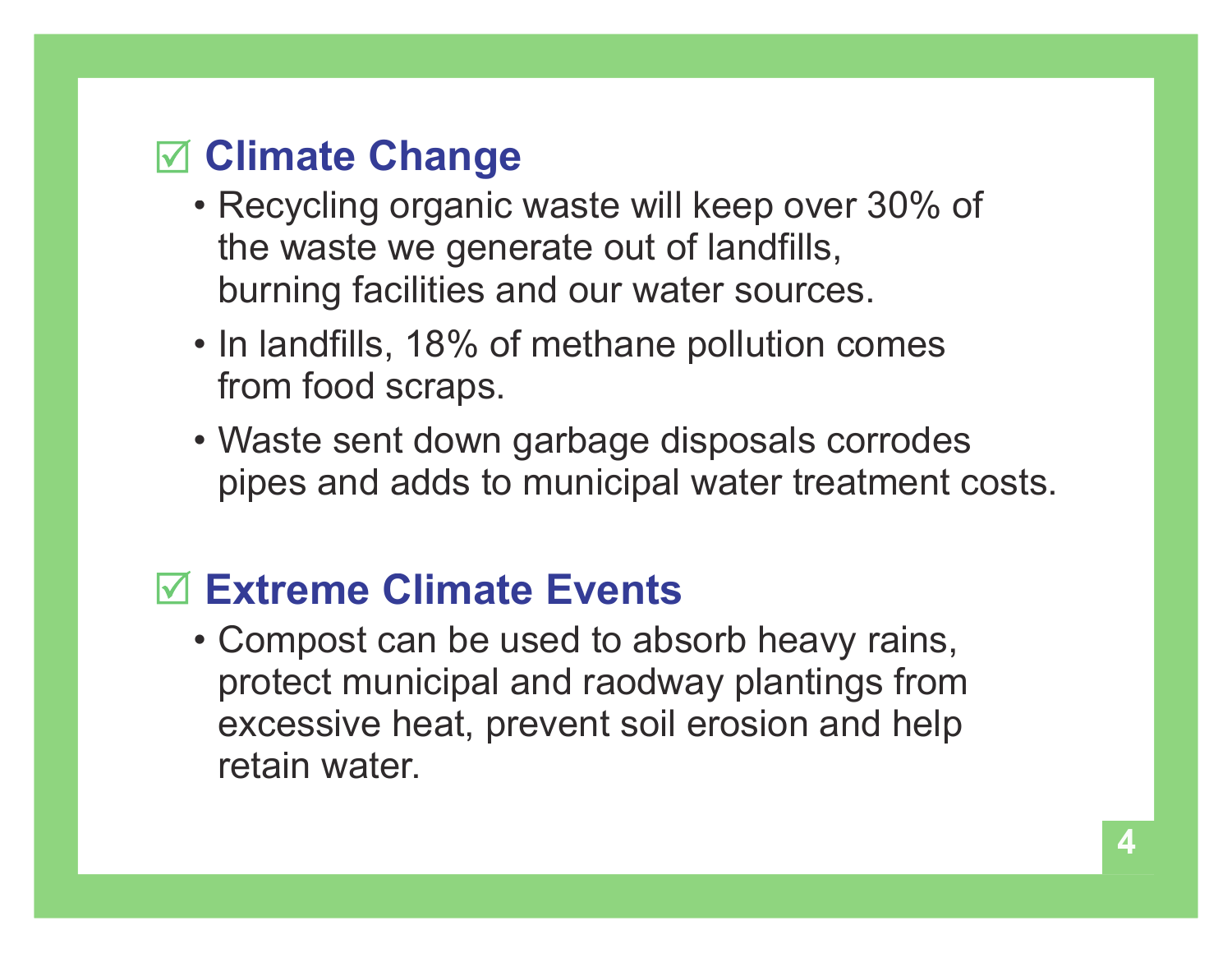#### **Proactive Partnerships**

- Everyone eats food. Everyone generates waste.
- Recycling organics can be done by all Minnesotans: young or old, BIPOC or white, urban or rural and Democrat or Republican.
- People feel good and empowered to personally take action.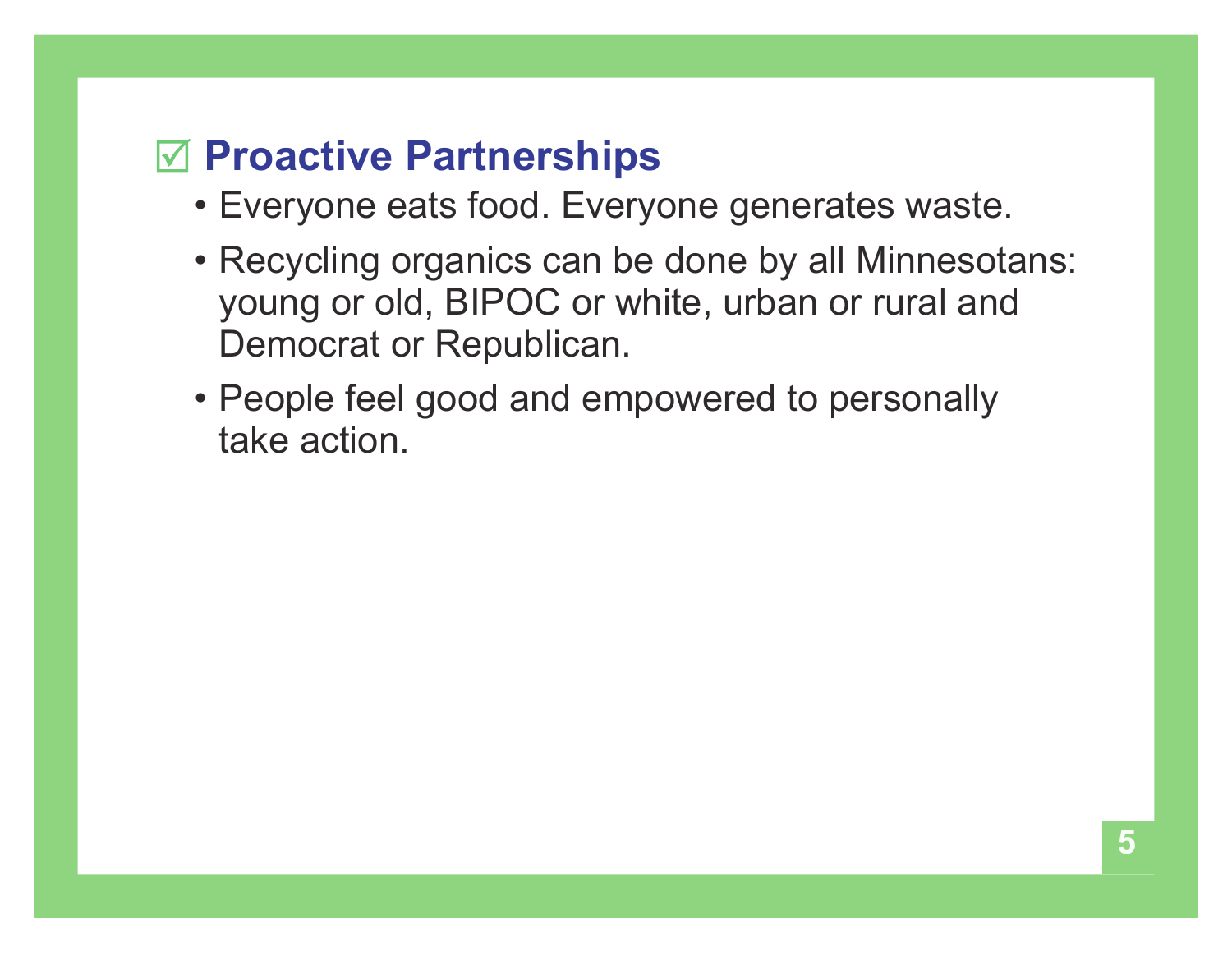#### **Mitigation**

- Incentivize new buildings, housing renovation or road construction project to include organics recycling.
- Compost can be used in schools, road construction, landscaping projects and at community events.
- Composting can nurture community gardens, helping feed those living in under-served neighborhoods and building healthier families.